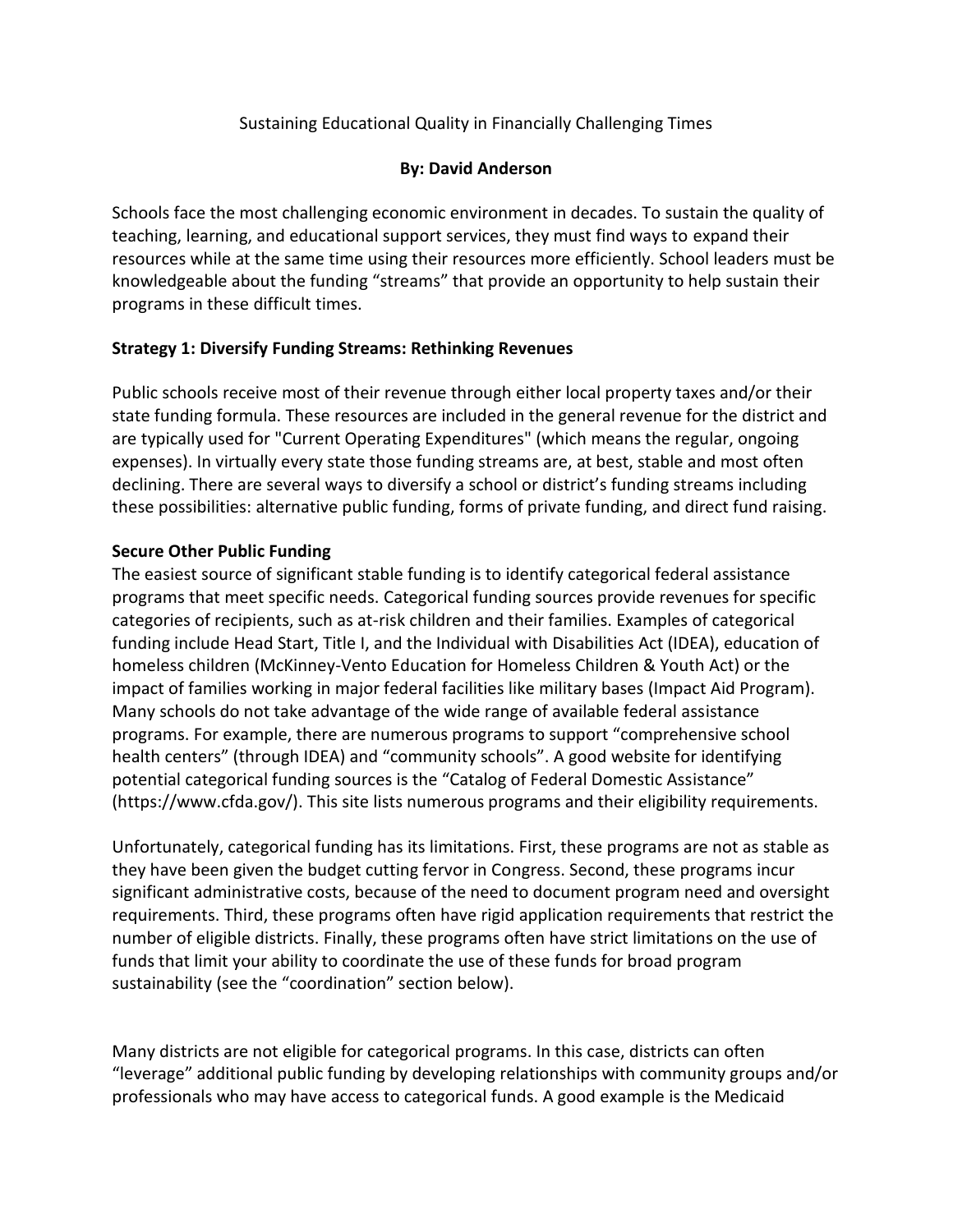program. Districts that are not directly Medicaid eligible can develop a relationship with a Medicaid-certified provider who can bill for Medicaid services for Medicaid-eligible students. Another strategy for leveraging public funding is to use federal and state entitlement programs as substitutes for local expenditures, which frees up local funds for other purposes.

#### **Seek Private Funding: Foundations and Grants**

In addition to public sources, there are many community, private, non-profit, and corporate foundations at the local, state, and federal levels that provide funding for schools. A good website for identifying state and federal foundations is "The Foundation Center" (http://foundationcenter.org). Local foundations can often be identified through word-ofmouth or through relationships with other local educational foundations.

### **Educational Foundations**

Foundations provide an excellent vehicle for leveraging private resources because they provide tax advantages for the funding agency and the funding recipient, and they provide established relationships to support the fundraising process. Most school districts have established foundations to support private fundraising. It is also common for individual schools, particularly high schools, to have foundations. However, these foundations tend be underutilized.

If your school or district does not have an educational foundation, you should create one. To create an educational foundation, your school or district should form a team of administrators and teachers to handle the forms needed for the foundation (e.g., by-laws and IRS forms). Next you should identify the top six or seven businesses and agencies in your community, research them, develop a close relationship with them, and ask them to nominate an executive to serve as a trustee on the board of the foundation. This process will create an excellent collaborative basis for future fund raising.

If your district already has a foundation, you might consider expanding the representation of the board and/or expanding the partnerships in the local community. These relationships are critical to soliciting funding from local businesses, parents, and alumni. Often school districts can exchange services with local groups by providing access to school resources in exchange for financial contributions, and/or coordinate direct funding raising activities.

**Grant Writing -** To receive private funding, most districts must submit grant proposals. Funding agencies typically publish a "Request for Proposal" (RFP) to announce their intention to fund grants within a specified geographic location or about an identified topic or area of interest. However, many funding agencies have money available on an ongoing basis. They do not issue RFPs. Instead, they accept proposals at any time of the year, and they do not require a strict format/structure for proposals.

Although many RFPs will describe the organization and structure of a proposal, solid proposals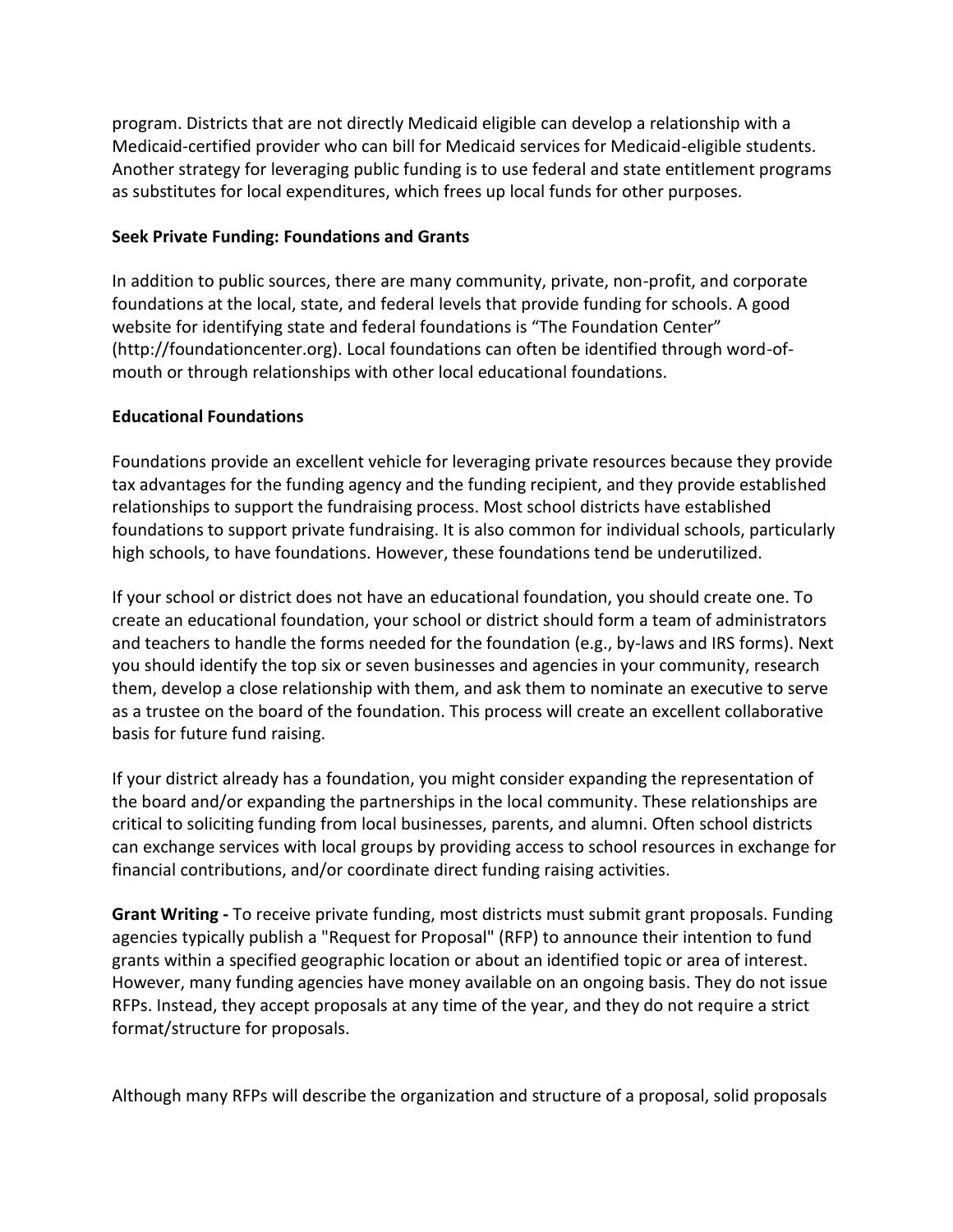should always include the following: 1) Clear Problem Identification; 2) Personnel; 3) Proposed Activities and Resources; 4) Plans to Evaluate the Project; and 5) Proposed Budget.

There are several tips for writing a strong grant:

- •Market yourself by emphasizing the qualification and appropriateness of personnel;
- Find a unique or catchy "hook" for your proposal;
- •Develop a relationship with the granting agency;
- •Provide evidence of strong administrative oversight;
- •Illustrate how the activities will lead to permanent changes;
- •Identify collaboration with other agencies;
- •Provide matching funds;
- •Outline a sound evaluation with diverse assessment strategies tied to clear measurable objectives;
- •Focus on student learning;
- •Address the RFP "Scoring Criteria."

Note: Do not write a grant for funding an already established project or activity. Granting agencies want to be "change agents". They want to fund new and innovative activities because this is more rewarding, and they receive better media exposure. You must emphasize how the funds will enable innovations on existing practices. Furthermore, do not write a grant for equipment. Granting agencies have found that equipment purchases mean that their money is used for activities other than their funding priorities. Thus, RFPs will often specify a maximum amount of money (or percentage) that can be requested for equipment or supplies. Even if there is no specified maximum, you should focus on external funds for staff and curriculum development. Granting agencies want to invest in people, not equipment.

# **Conduct Direct Fundraising**

Direct fundraising is the most publically recognizable way of raising money for specific purposes. Direct fundraising is done through bake sales, car washes, carnivals, etc. If a district has an educational foundation, most of this fundraising can be facilitated through that organization.

# **Strategy 2: Coordinate Funding Streams**

Most school leaders focus on expanding and diversifying their funding streams. However, a key (but largely ignored) strategy for sustaining programs is to coordinate these funding streams more efficiently. This can be challenging since most funding streams have specific priorities, regulations, and purposes in the budgeting process that leads to "fragmentation" in program funding. Coordination is important because fragmentation can lead to costly and inefficient duplication of efforts as well as conflicts in providing services.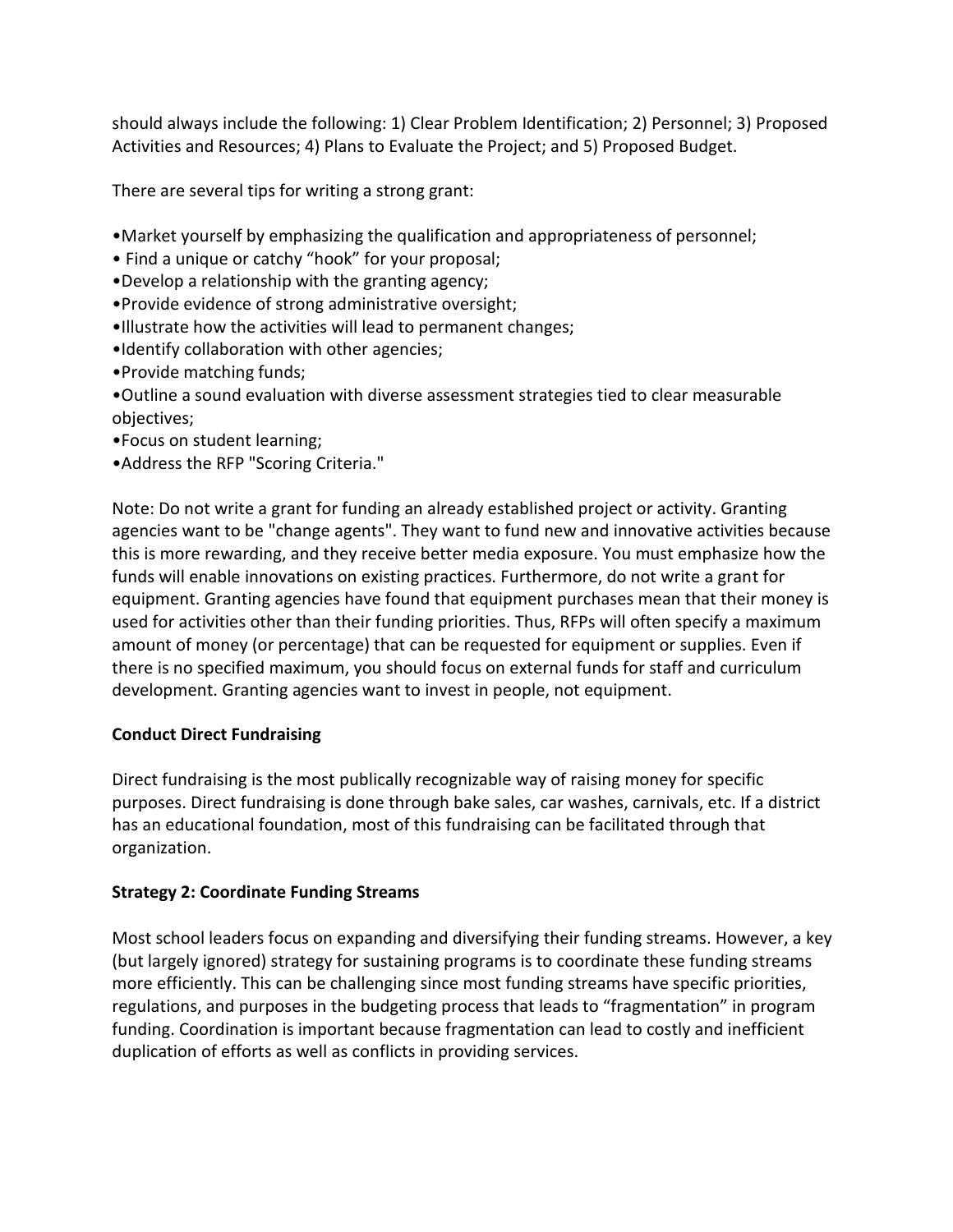There are three strategies for coordinating funding streams: "braiding", "blending", and "centralizing." Braiding occurs when diverse funding streams are coordinated into one integrated service plan. Common examples of programs that are braided include categorical programs such as Title I, Head Start, the Child Care and Development Fund, IDEA's Grants for Infants and Families with Disabilities, Social Services Block Grants, and Temporary Aid for Needy Families.

Blending occurs with more flexible funding streams, where the streams are combined into a flexible pool with overlapping roles and functions. These funding "pools" allow better coordination of services among diverse providers. Federal legislation (including NCLB) has provided provisions to allow more blending of funding streams.

Centralizing funding streams refers to shifting programs to a more centralized level, such as a regional service agency or Intermediate School District. Regionalizing the delivery of certain services (such as transportation) can result in significant cost savings thus allowing the savings to be used to support instructional programs.

Strategy 3: Redistribute Current Funding: Examining Expenditures

In addition to expanding the revenue stream school leaders must also consider ways to improve the efficiency of their use of current revenue. The key is to consider redistributing expenditures from inefficient programs and services to more efficient alternatives. To do this principals, faculty, and support staff must critically examine expenditures and reduce or eliminate duplicate and/or ineffective programs.

Typically, expenditures on services, materials and supplies is one of the first areas to be studied for possible savings, including analysis of waste, errors, and possible mismanagement of funds. There are three strategies of improving the costs of materials and supplies: bidding, improved supply management, and outsourcing. Whenever possible, standardization of supplies (and purchasing in large quantities) increases efficiency. Most states and districts have rules requiring the need for competitive bidding for services and materials. However, many administrators are not trained in how to establish the best foundation for competitive bidding. Bidding requires advertising, establishing specifications and evaluative criteria, obtaining sealed bids, and determining the successful bidder (usually by the Board of Education).

Once supplies have been ordered and received, there is a need for an effective process of supply management. This includes storage in appropriate places (coolers/freezers for food supplies), accessibility, use of older stock first, an update inventory, and distribution of responsibilities for storage access and upkeep. Supply management also includes important distribution issues: easy check-out of materials and a process for monitoring distribution.

Finally, an important trend in school budgeting is the increased use of "outsourcing". Outsourcing refers to the practice of paying an external company to provide services for the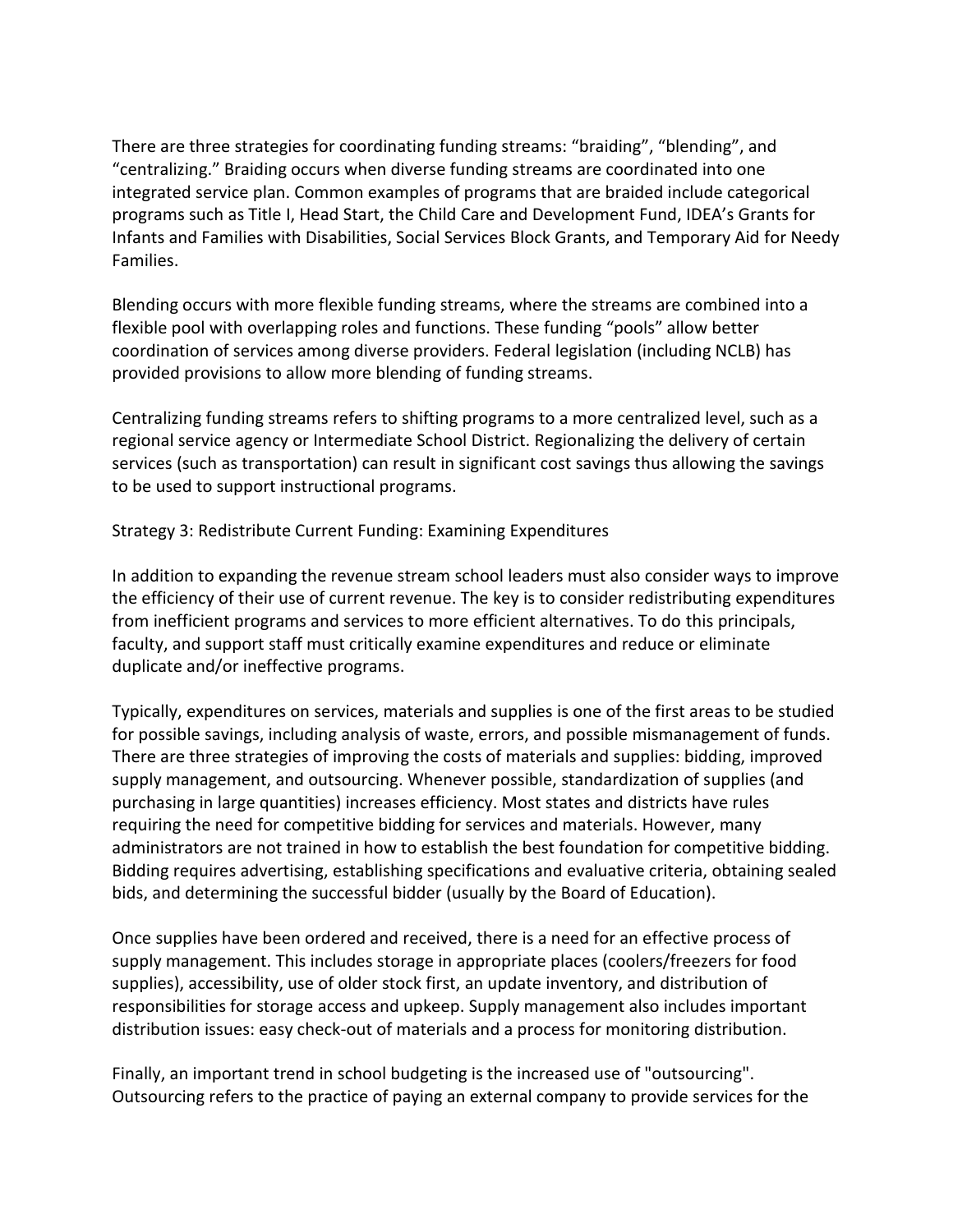district. Educational organizations choose to "outsource" services that they do not feel they can provide in an efficient manner. Many educators argue that the "core activity" of educational organizations is teaching and learning, and, thus, schools cannot be expected to be proficient at providing services other than teaching and counseling. They argue that other services should be outsourced, including custodial, maintenance, food, transportation, and technology systems.

### **Conclusion**

School districts face an approaching financial "storm," or perhaps even "tsunami." To weather this storm, educational leaders must be comfortable looking for sources of additional revenue as well as looking at the use of current funds to become event more efficient.

#### **Online Resources**

Declining Resources: Targeted Strategies – This article from AASA provides ideas from one Massachusetts district. [www.schoolleadership20.com/forum/topics/declining-resources-targeted](http://www.schoolleadership20.com/forum/topics/declining-resources-targeted)

Improving Student Performance in Times of Declining Resources – This article by Willard Daggett discusses the efficiency-effectiveness framework. [www.leadered.com/pdf/Improve%20Perf%20with%20declining%20resources.pdf](http://www.leadered.com/pdf/Improve%20Perf%20with%20declining%20resources.pdf) 

Catalog of Federal Assistance – This site provides a way to identify options for federal categorical assistance. <https://www.cfda.gov/>

The Foundation Center – A source for locating local, state and national foundations. [http://foundationcenter.org](http://foundationcenter.org/) 

#### March 2011

David Anderson is Associate Professor of Educational Leadership at Eastern Michigan University. His interests include international education, school finance and policy analysis, and the diversity of educational settings. He may be reached at [danderson@emich.edu.](mailto:danderson@emich.edu)

This article is provided as a service to educators by Education Partnerships, Inc, which does not assume any responsibility for the content of the article or the positions taken by the authors or the Web sites or other authors whose works are included. This article reflects information currently available and is not the official position of Education Partnerships, Inc.

Disclaimer: All URLs listed in this site have been tested for accuracy, and contents of Web sites examined for quality, at the time of addition. Content accuracy and appropriateness, however, cannot be guaranteed over time as Web sites and their contents change constantly. The author takes no responsibility for difficulties that may result from the use of any Web site listed herein. Please notify th[e Webmaster](mailto:cybrarian88@hotmail.com) if you find any dead links or inappropriate material.